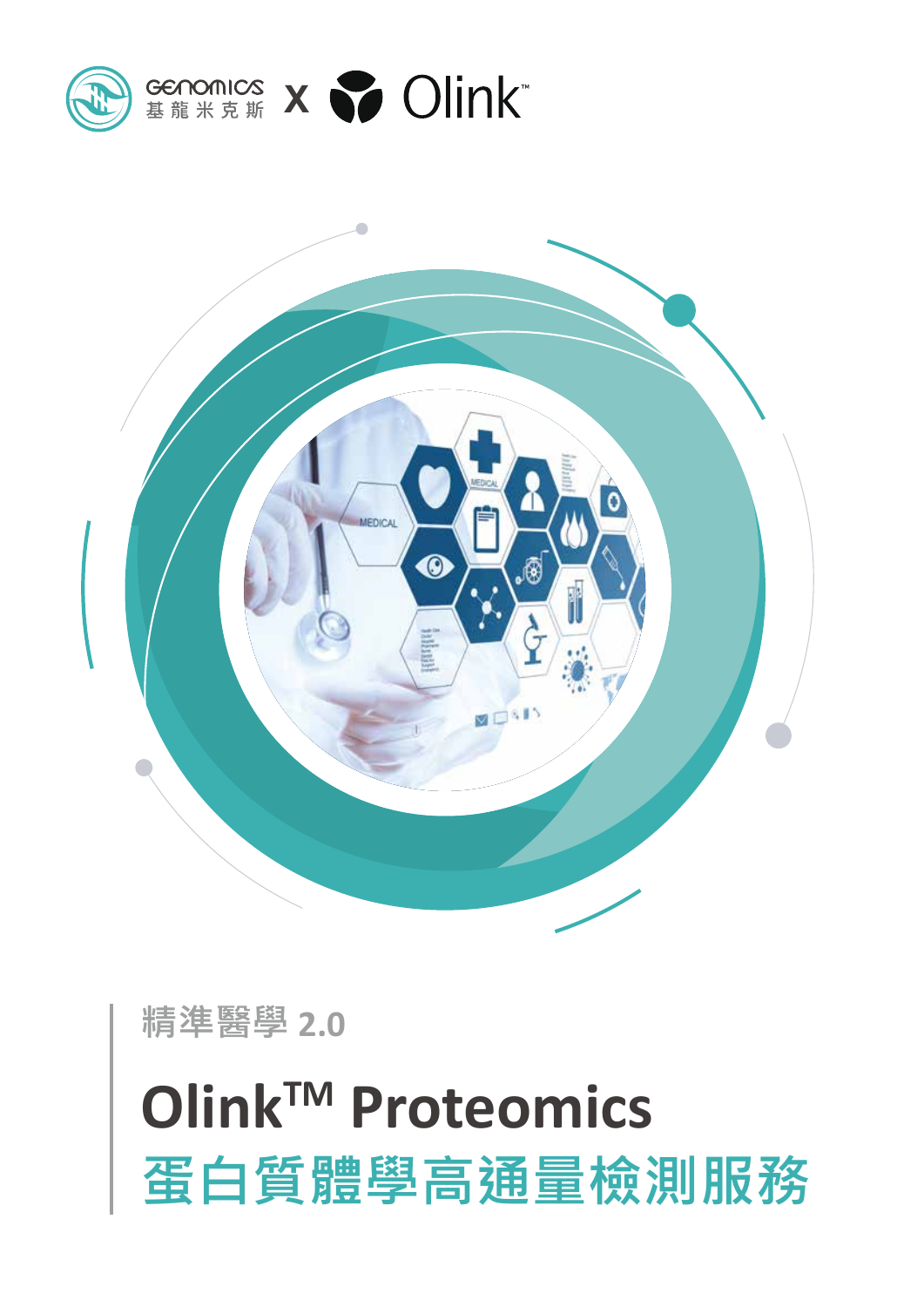## **產品簡介**

本服務為使用創新 PEA (Proximity Extension Assay) 技術, 可在 1-8 μl 樣本中精確檢測 21-3,072 種蛋白質。幫助研究人員精準地篩選出蛋白標記物 (Protein Biomarker Discovery), 更可以整 合次世代定序數據,加速藥物開發過程、改善疾病的預測與檢測,進而達到精準醫學目標。

# **PEA 技術原理**



# **技術優勢**



## **嚴格的品質控制**

具 internal control, 監控實驗品質。

**完整的效能驗證**

每一套組皆有完整的優化,並通過嚴格的驗證。

**學術認可**

已超過 550 篇文獻發表。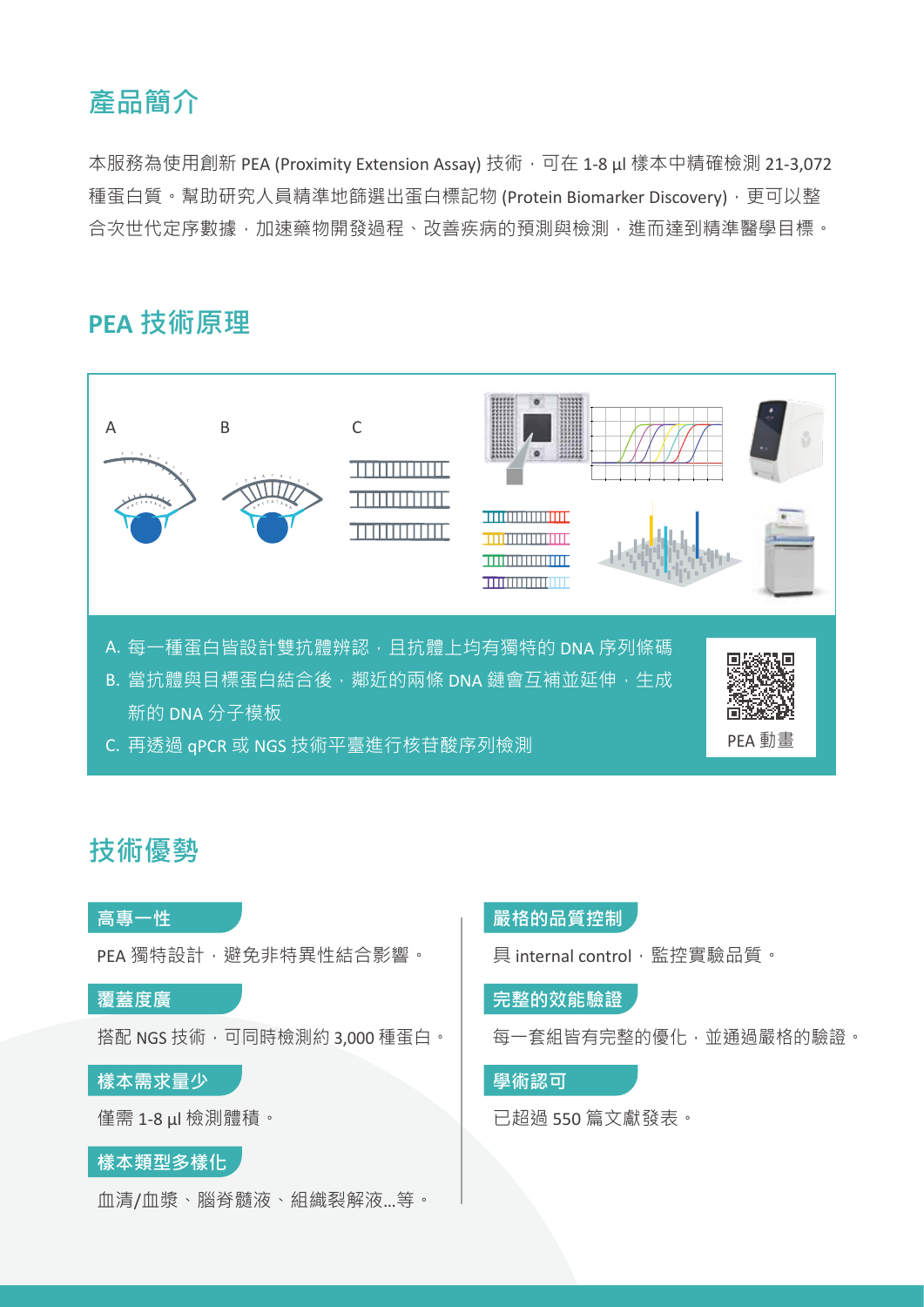# **服務流程**



# **產品清單**

| 套組清單                                            |                        | 物種        | 偵測平臺       | 送樣標準                                         |
|-------------------------------------------------|------------------------|-----------|------------|----------------------------------------------|
| Olink™ Explore 3072<br>(3072-plex)              |                        | 人         | <b>NGS</b> | 送樣量: 80µl 血漿/血清<br>-80℃ 保存、乾冰運送<br>其它樣本類型請諮詢 |
| Olink™ Explore 384<br>$(384$ -plex $)$          | Cardiometabolic I/II   | $\lambda$ | <b>NGS</b> | 送樣量:40µl血漿/血清<br>-80℃ 保存、乾冰運送<br>其它樣本類型請諮詢   |
|                                                 | Inflammation I/II      |           |            |                                              |
|                                                 | Neurology I/II         |           |            |                                              |
|                                                 | Oncology I/II          |           |            |                                              |
| Olink <sup>™</sup> Target 96<br>$(96$ -plex $)$ | Cardiometabolic        | 人         | qPCR       | 送樣量:40µl 血漿/血清<br>-80℃ 保存、乾冰運送<br>其它樣本類型請諮詢  |
|                                                 | <b>Cell Regulation</b> |           |            |                                              |
|                                                 | Cardiovascular II      |           |            |                                              |
|                                                 | Cardiovascular III     |           |            |                                              |
|                                                 | Development            |           |            |                                              |
|                                                 | Immune Response        |           |            |                                              |
|                                                 | Immuno-Oncology        |           |            |                                              |
|                                                 | Inflammation           |           |            |                                              |
|                                                 | Metabolism             |           |            |                                              |
|                                                 | Neurology              |           |            |                                              |
|                                                 | Neuro Exploratory      |           |            |                                              |
|                                                 | <b>Oncology II</b>     |           |            |                                              |
|                                                 | <b>Oncology III</b>    |           |            |                                              |
|                                                 | Organ Damage           |           |            |                                              |
|                                                 | Mouse Exploratory      | 小鼠        |            |                                              |